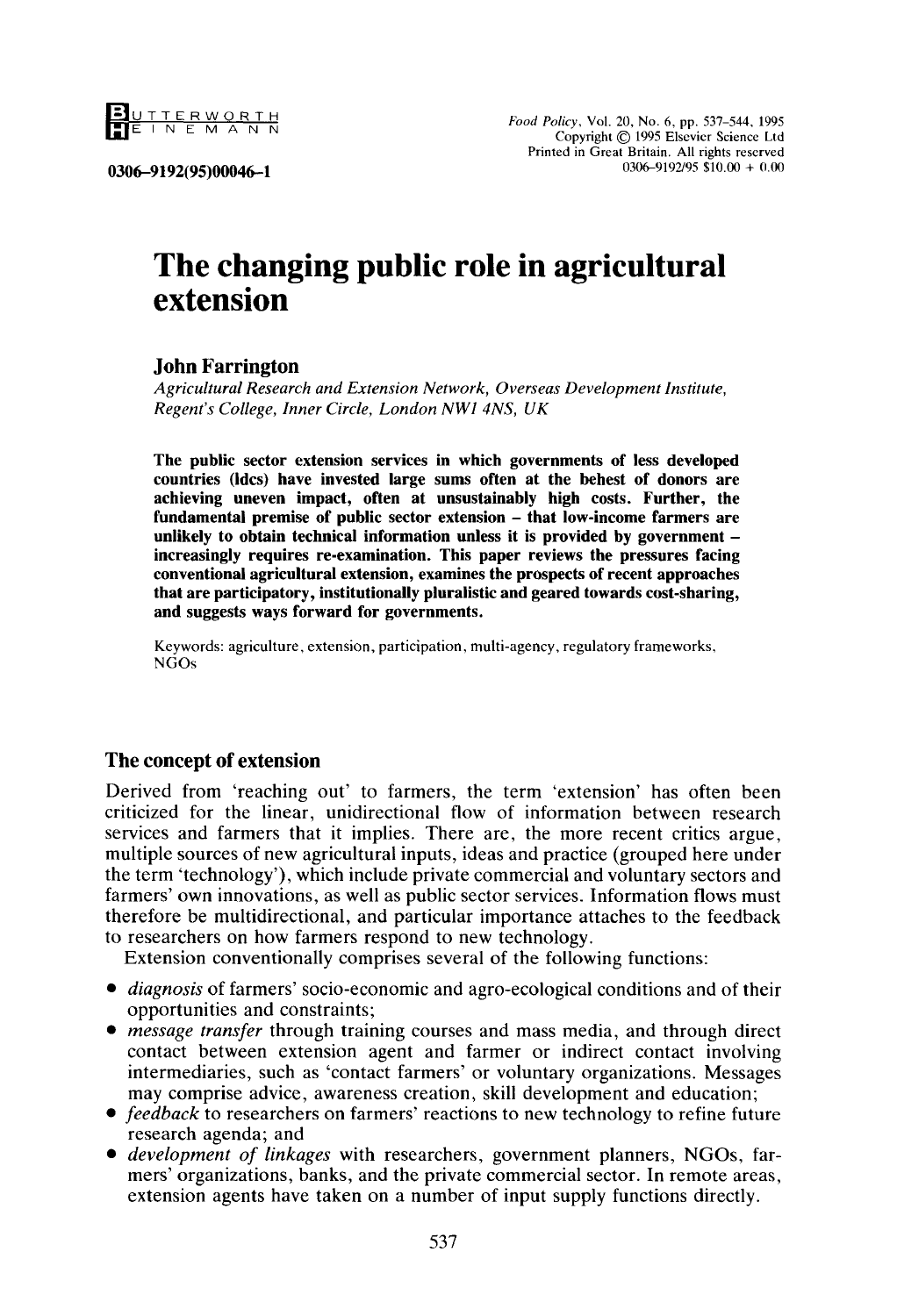# **Why public sector agricultural extension?**

A strong role for the public sector in extension, especially in ldcs, has conventionally been justified on the basis of five criteria:

- much of the information relevant to technological innovation is *public good* in character. For as long as it remains inappropriable by the private sector, farmers will, it is argued, receive less than economically optimal levels of information;
- considerable *risk* attaches to agricultural production: public provision of information is one way of reducing such risk and enhancing the average levels and stability of production;
- the institutional and physical infrastructure for *information provision* is often poorer in areas beyond the immediate radius of administrative and commercial centres;
- arguments relating to *regional balance* suggest that public action is needed to enhance the incomes and, ultimately, participation in civil society of people on the periphery; and
- potential *adverse selection* is associated with certain types of agricultural input (e.g. seeds and agrochemicals), when the quality of the input and the locally appropriate levels of application are uncertain. Public provision of information allied with the application of technical standards can reduce these.

In (sometimes uncritical) pursuit of these arguments, ldc governments have invested large sums in public sector extension. Frequently this has been at the behest of international agencies, the most extreme example being found in the World Bank's advocacy of the Training and Visit (T and V) approach to extension. The Bank committed over US\$1000m during the 1970s to smallholder projects involving research and extension, rising to US\$4700m in the 1980s.

Training and Visit is characterized by: a single line of command; a stripping away of services not integral to the provision of advice (but recently allowing extensionists to supply recommended inputs, especially in remote areas); a focus on contact farmers (more recently, groups) intended to pass on information to others; time-scheduled activities; regular training and 'refreshers', and close linkages with research.

The Bank's commitment to T and V followed earlier, more fragmented approaches, and was designed to remedy a number of shortcomings in conventional approaches to extension:

- in many countries in the 1950s and 1960s, extension was linked to specific capital investments to ensure that farmers had sufficient access to inputs and technical information to make optimal use of, for example, irrigation infrastructure. Support for extension was broadened via integrated rural development projects in the 1970s. The lack of relevant technology in many areas then led to efforts to strengthen extension-research *linkages;* and
- donors perceived national extension services as fragmented, poorly trained, responsible to more than one authority, having little contact with research services and tending to work more with wealthier than with low-income farmers. Such perceptions were not always well founded: the search for 'magic bullets' to solve complex problems has occasionally led them to propose excessively uniform and rigid systems.

However, T and V has recently been criticized from within the Bank for its lack of responsiveness, flexibility and feedback, the inadequacy in practice of the 'contact farmer' concept, and the high recurrent costs it has imposed (Table 1).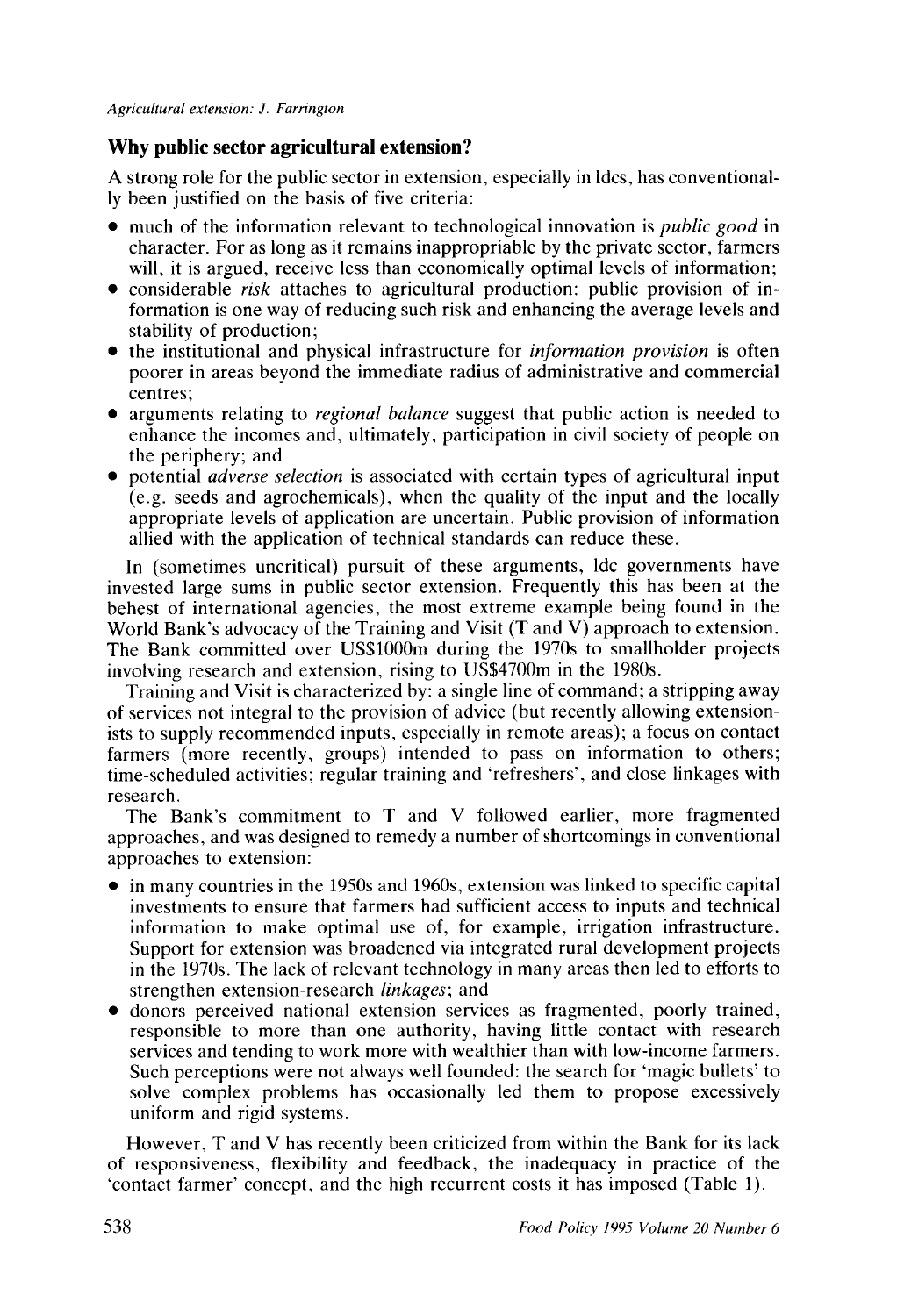#### **Table 1 Summary of the findings of recent reviews of World Bank-supported agricultural extension projects**

A recent review (World Bank, 1994) of 33 free-standing extension **projects approved after 1977, plus** a **further 76 projects having** an extension component, noted **that the** Training and **Visit approach had** been **successful in the Green Revolution context, providing that certain basic** principles were met: clearly defined **farming systems;** technology 'on the shelf', with a high benefit-cost ratio; and **complementary resources** readily available, especially in **irrigated areas.** 

However, **outside favourable areas, this and other reviews** (e.g. Hulme, 1991) noted that the **performance of** T and V-based extension **projects has** generally been uneven:

- **returns to extension are high only if prices are right and complementary services are available**  (including input supply); frequently **these conditions are not** met, especially in **the more difficult environments; extension has** generally been **more successful as a component of wider projects that aim to meet at least some of these conditions;**
- inadequate understanding **of farming systems and of farmers" opportunities and constraints**  (including **their risk-aversion practices and coping strategies) commonly means that recommendations are inappropriate;**
- the number of relevant **messages for difficult environments is** generally limited, and without a steady **stream of new technologies, the marginal returns to successive visits by extensionists are likely to diminish** rapidly;
- T and V is generally too expensive to be fiscally sustainable beyond **the duration of external credits;**
- **the specific needs of women farmers have** generally been neglected;
- **the 'contact farmer' mechanism of** T and V rarely **works as well as** intended, and **group organization has** rarely been a recognized **component of extensionists' activities. For both these reasons,** the **impact of** T and V on **human resource development has** generally been **weak.**

# **Challenges to conventional perceptions of the role of the state**

**Several factors argue for a reassessment, among them:** 

- *fiscal crisis.* **Many ldc governments, particularly in recent years, have found it difficult to make adequate resources available for agricultural extension. In India, for instance, some 20% of village extensionist posts are vacant at any one time, mostly in the more remote areas where it is difficult to keep government staff in post. Financial pressures have, in turn, led to the search for ways of reducing public sector costs by, for example, privatizing parts of the extension service, having farmers pay government for some services, and cost-sharing arrangements between government and NGOs or farmers' organizations;**
- *poor (or unknown) performance.* **The impact of extension on production can rarely be separated out from that of other factors, such as research, or changes in the availability (or properties) of inputs. Numerous studies purporting to demonstrate strongly positive returns to extension expenditure have a weak methodological base: the production-function analyses on which most rely generally incorporate incomplete sets of causal factors and so generate inflated estimators. The World Bank review cited in Table 1 was critical of methodological weaknesses of this kind;**
- *changing contexts and opportunities.* **Opportunities for small farmers to acquire technical information from sources other than the public sector have recently expanded rapidly. Improved transport networks have been one factor facilitating the expansion of NGOs and of the private commercial sector into remote areas. But the change has been most rapid with telecommunications: radio and, in some countries, television - is now widely available, and higher literacy levels and improvements in publishing technology have expanded the opportunities for the spread of technical information through printed materials. Surveys of**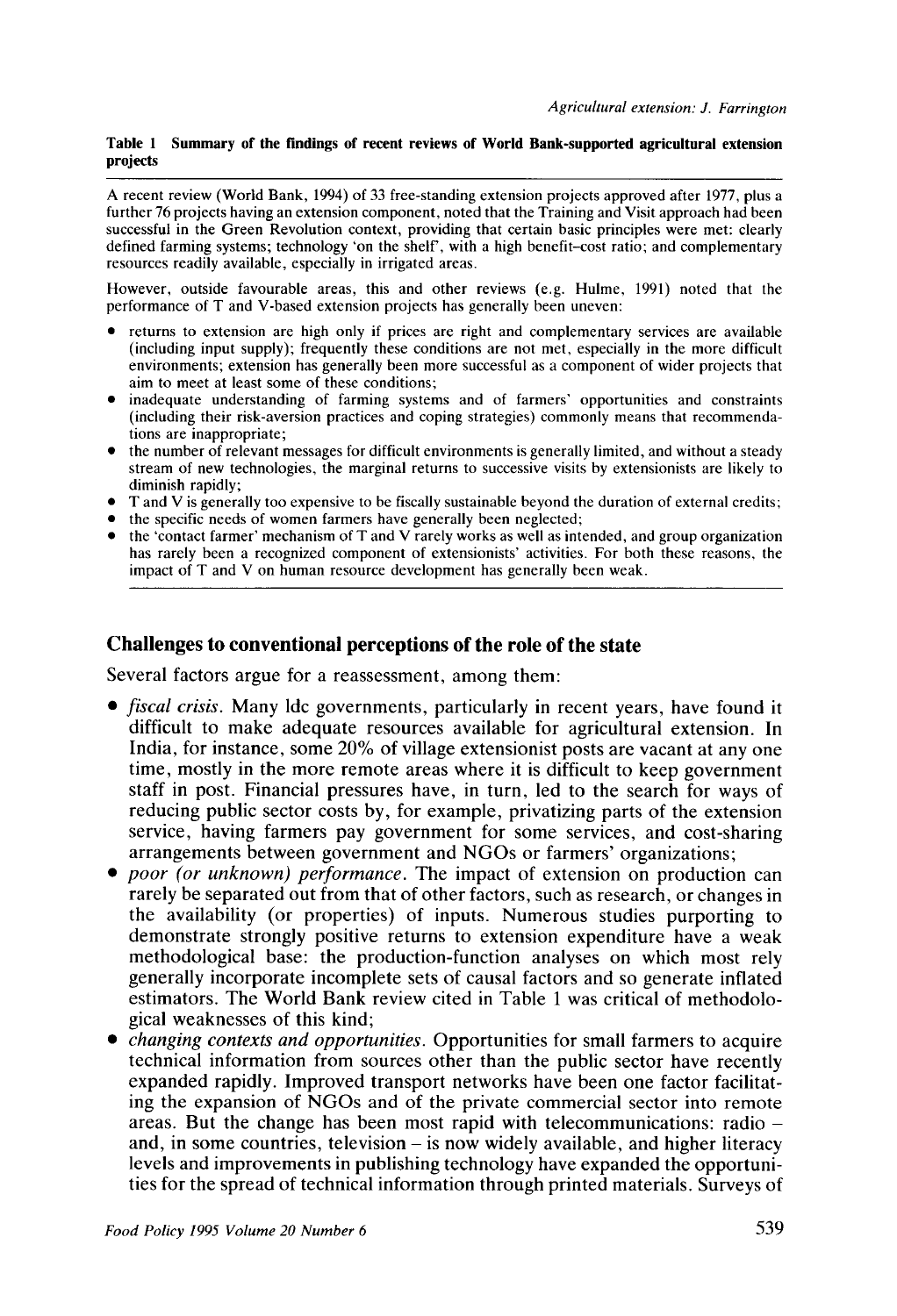#### *Agricultural extension: J. Farrington*

| Source |                                                                                          | <b>Frequency</b> | $\frac{9}{0}$ | Rank |  |
|--------|------------------------------------------------------------------------------------------|------------------|---------------|------|--|
|        | A. Interpersonal sources                                                                 |                  |               |      |  |
|        | Contact farmers                                                                          | 798              | 31            |      |  |
|        | Other farmers                                                                            | 1063             | 39            |      |  |
| 3      | Agricultural demonstrators                                                               | 480              | 19            |      |  |
| 4      | Junior agricultural officers                                                             | 223              | 9             |      |  |
| 5      | Agricultural scientists                                                                  | 64               | 2             |      |  |
|        | <b>B.</b> Mass media sources                                                             |                  |               |      |  |
|        | Farm broadcasts                                                                          | 720              | 26            |      |  |
| 2      | Leaflets and bulletins                                                                   | 30               |               |      |  |
| 3      | <b>Newspapers</b>                                                                        | 820              | 29            |      |  |
| 4      | Agricultural journals                                                                    | 310              |               |      |  |
| 5      | Campaigns                                                                                | 10               | 0.4           | 8    |  |
| 6      | Demonstrations                                                                           | 180              | 6             | o    |  |
|        | <b>Seminars</b>                                                                          | 300              | 11            |      |  |
| 8      | <b>Exhibitions</b>                                                                       | 430              | 15            | 3    |  |
|        | $(n = 120)$ The frequency exceeds the sample size since multiple responses were allowed. |                  |               |      |  |

|  | Table 2 Importance of various information sources to 'non-contact' farmers, Kerala, India |  |  |  |  |  |  |  |
|--|-------------------------------------------------------------------------------------------|--|--|--|--|--|--|--|
|--|-------------------------------------------------------------------------------------------|--|--|--|--|--|--|--|

*Source:* Sherief *et al.* (1993).

the sources of farmers' technical information are relatively easy to design and conduct, at least at the level of broad aggregates, yet they remain too few in number. A recent example (Table 2) confirms that farmers rely on a wide range of information sources alongside government. As argued below, such findings have profound implications for the design of extension but have not yet adequately been taken into account by governments or donors; and

*• pressures towards participation and good government.* In some countries, these processes are reinforced by political reform allowing people to have stronger influence on the design and implementation of projects and programmes. The range of participatory methods is burgeoning. However, the evidence remains unclear as to whether the additional benefits of participatory approaches are sufficient to outweigh the costs, over what time scale they might do so, whether government itself can efficiently implement participatory approaches, or whether it should restrict itself to supporting other agencies (e.g. NGOs) that can.

Numerous examples can be cited of successful public sector extension (see, for example, Rivera and Gustafson, 1991). Yet, in many circumstances the picture is one of resources spread too thinly to be effective, inflexibility and inability to respond to the changing infrastructural and institutional contexts. In the following sections these changing contexts, and how government might interact with them more closely are examined.

## **Innovative approaches**

The main features of innovative approaches to extension in ldcs include:

*• approaches based on farmer participation in diagnosis, testing and dissemination.*  Normally organized with groups of farmers rather than individuals, these approaches recognize that researchers and extensionists are unlikely to capture the complexity, diversity and risk facing low-income farmers, that farmers' own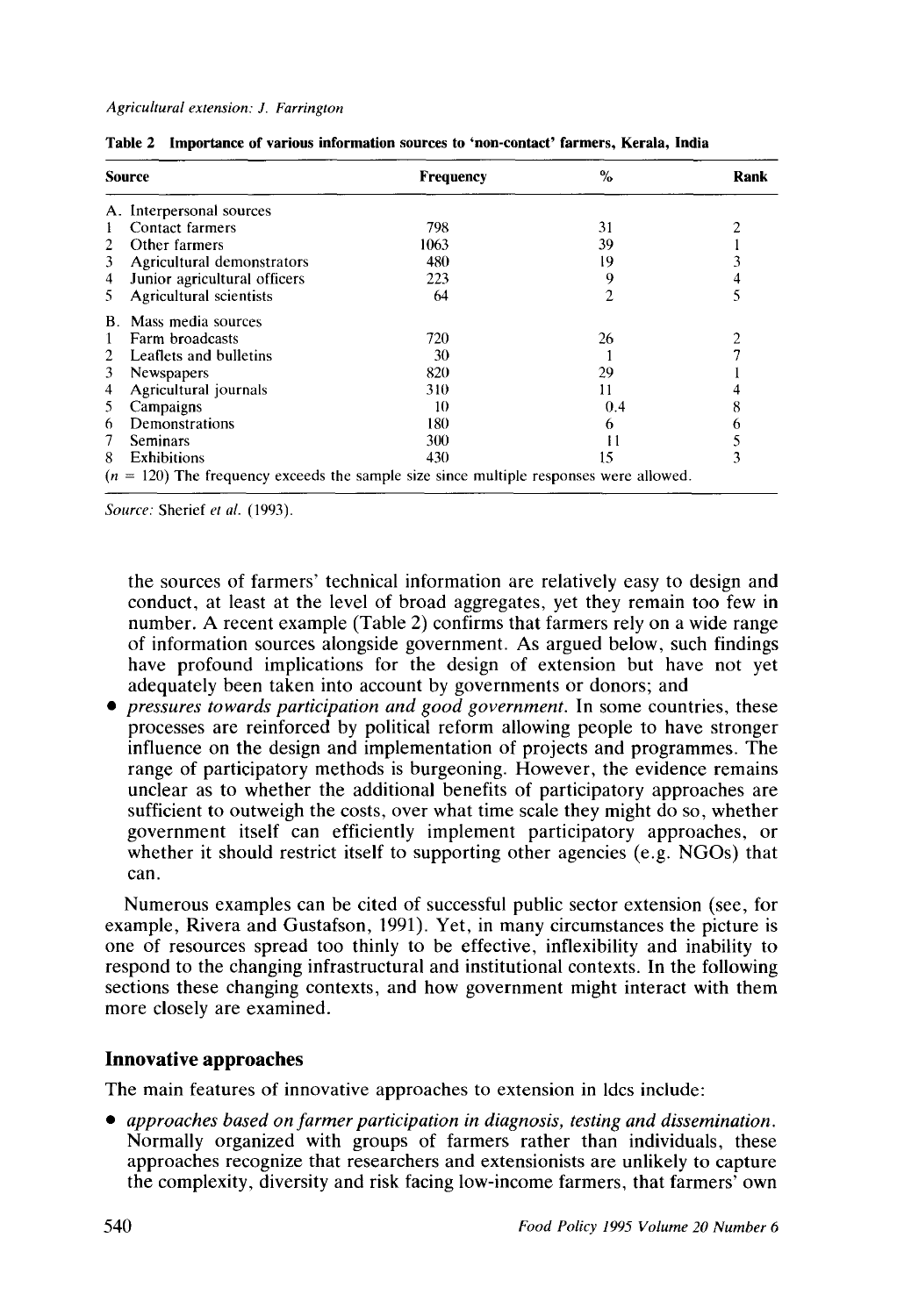#### **Table 3 Technologies for women and the landless: improved poultry production promoted by the Bangladesh Rural Advancement Committee (BRAC)**

In **Bangladesh, almost 50 per** cent of rural households are landless or near landless, and **women face**  cultural restrictions on work **outside the** household compound. Poultry production, undertaken **within the compound, is estimated** to account for 23 per cent of **per capita animal protein** consumption, but **mortality is high** and productivity low.

Following a number of unsuccessful efforts to upgrade poultry production in 1979-83, BRAC devised a **complementary set of technical** and local institutional innovations that by 1990 had been replicated by **government and other** NGOs in 7400 **villages, affecting some 10 per** cent of poultry production. **The**  innovations **comprised:** 

- one poultry **worker (female) per** 1000 birds, trained in **rearing techniques, health care** and vaccination;
- vaccines **for the poultry worker** provided by **the Department** of Livestock (DoL) and **training**  provided jointly by DoL and BRAC; **her remuneration covered largely from vaccination fees;**
- **the establishment of systems** to allow poultry **keepers access either** to day-old chicks **from government breeding farms or, if they** did not feel confident enough to handle such young birds, to two-month-old chicks **reared at special units set** up by BRAC and DoL but managed by local key **rearers, capable of rearing batches** of 250 chicks from day-old to **two months;**
- a feed production **centre serving several villages to provide** a balanced **feed supplement for**  cross-bred stock.

Scaling-up of **the scheme means that** over 33,000 key **rearers are now operating** commercially, and **almost** 5500 poultry **workers have been trained. Demand for** day-old chicks **from government hatcheries has risen from** 0.5 million/year in the mid-1980s to **almost two** million currently. However, **the system remains crucially dependent on the capacity of government** to deliver **inputs, especially** vaccines, down to the local level.

*Source:* Mustafa *et al.* (1993).

**knowledge is important, and that farmers themselves are best placed to interpret how relevant new technologies might be. These approaches demand the types of group organizing and support skills hitherto rarely found in public sector extension. Yet some types of organization (e.g. NGOs) have successfully supported the growth of cohesive membership organizations focusing on such complex tasks as access to and management of natural resources (water, forest/grazing land, micro-watersheds). A wide range of 'rapid appraisal' methods now supports these participatory approaches; and equally importantly, they have begun to expose middle- and senior-level officials to farmers' capacity to innovate. A simpler but potentially more powerful and increasingly popular approach is to have farmers visit experiment stations in order to select technologies appropriate to their circumstances, then provide feedback to researchers;** 

- *farmer-to-farmer dissemination.* **Less formal efforts based on many of the same principles, but not necessarily requiring group formation, have been used since at least the 1960s, when Oxfam sponsored farmer-to-farmer visits across Central American countries, and subsequently have been widely tried elsewhere, particularly in southeast Asia;**
- *'para-professional' extensionists.* **Some groups select one or more of their members to interact with public sector extensionists and researchers either across the board or on specific aspects of local farming systems. Whilst some initiatives assume that the para-professionals will do this largely on a voluntary basis, others link the provision of advice with input supply. Small farmers may pay for a package linking inputs and advice (Table 3); payment for advice alone is largely restricted to commercial farming;**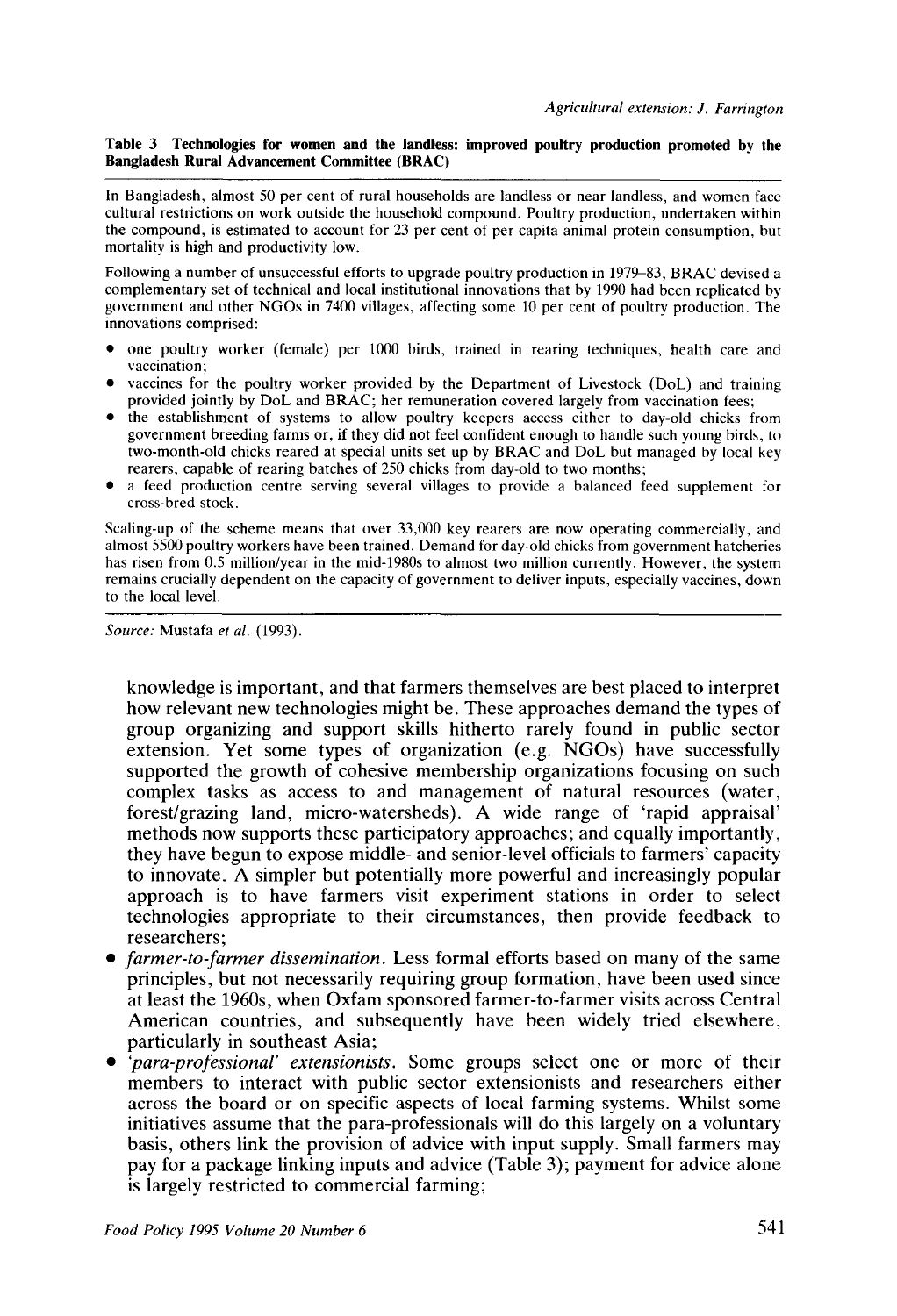### *Agricultural extension: J. Farrington*

- *extension through non-governmental intermediaries.* The chronic difficulties of maintaining public sector extension on limited  $-$  often diminishing  $-$  budgets have encouraged efforts to link with existing field-based organizations whose mandate includes the provision of technology to small farmers. Thus, in eastern Bolivia, conventional public sector extension has always been weak, and researchers now use a Technology Transfer Unit to provide information to NGOs, farmers' organizations and area-based projects of various kinds, which then adapt the information  $-\text{ in}$  both content and presentation  $-\text{ to}$  suit their own constituencies (Bebbington and Thiele, 1993). In India (Rajasthan), where extension has been much stronger, efforts are underway to sharpen its relevance to small farmers through interaction with NGOs (Alsop *et al.,* in press); and
- *innovative use of media.* Low-cost advanced colour printing techniques are now widely available but not yet fully exploited by extension services; local radio is being widely used by NGOs for the dissemination of technical information and allows specific ethnic groups to be approached in their own language and in ways compatible with cultural norms; television and video are increasingly found in rural areas and offer powerful media for extension.

# **Extension configurations for the future and implications for the state**

These innovations and the underlying principles from which they derive have powerful implications for the *scale* and *structure* of government involvement. An impression of the future role of government can be obtained by relating these trends back to the underlying reasons for public sector extension given at the beginning of this paper:

- the public good argument is being eroded as the spread of commercial farming gives smallholders the incentive and resources to pay for the advice they need; less commercial farmers, by forming into groups often with the support of NGOs, are beginning to appropriate knowledge and skills partly through their own efforts and partly by reaching into strata of the extension service higher than that of the village-level worker;
- small farm production is still risky, but part of the risk is being removed by (in some areas) insurance schemes and by wider efforts to raise water-tables and so permit more irrigation;
- the communications infrastructure remains highly imperfect, but radio and television have recently spread rapidly and offer scope for NGO, private commercial, and low-cost government extension;
- the need for and modes of achieving regional balance is hotly debated. However, it is becoming clear that multiple initiatives towards livelihood enhancement (i.e. in crop processing and marketing and input supply) and not just extension advice are needed if the balance is to be improved; and
- adverse selection arguments remain, but such hazards can be reduced by regulatory frameworks that are comprehensive yet implementable and, in the case of seed, flexible enough to create space for links between government agricultural research centres, the private commercial sector, and NGOs (Tripp, 1995).

In response, government operations are changing in three main ways. First, government is tending to pull out village-level extension workers, partly because of financial pressures and partly because of farmers' growing capacity to reach higher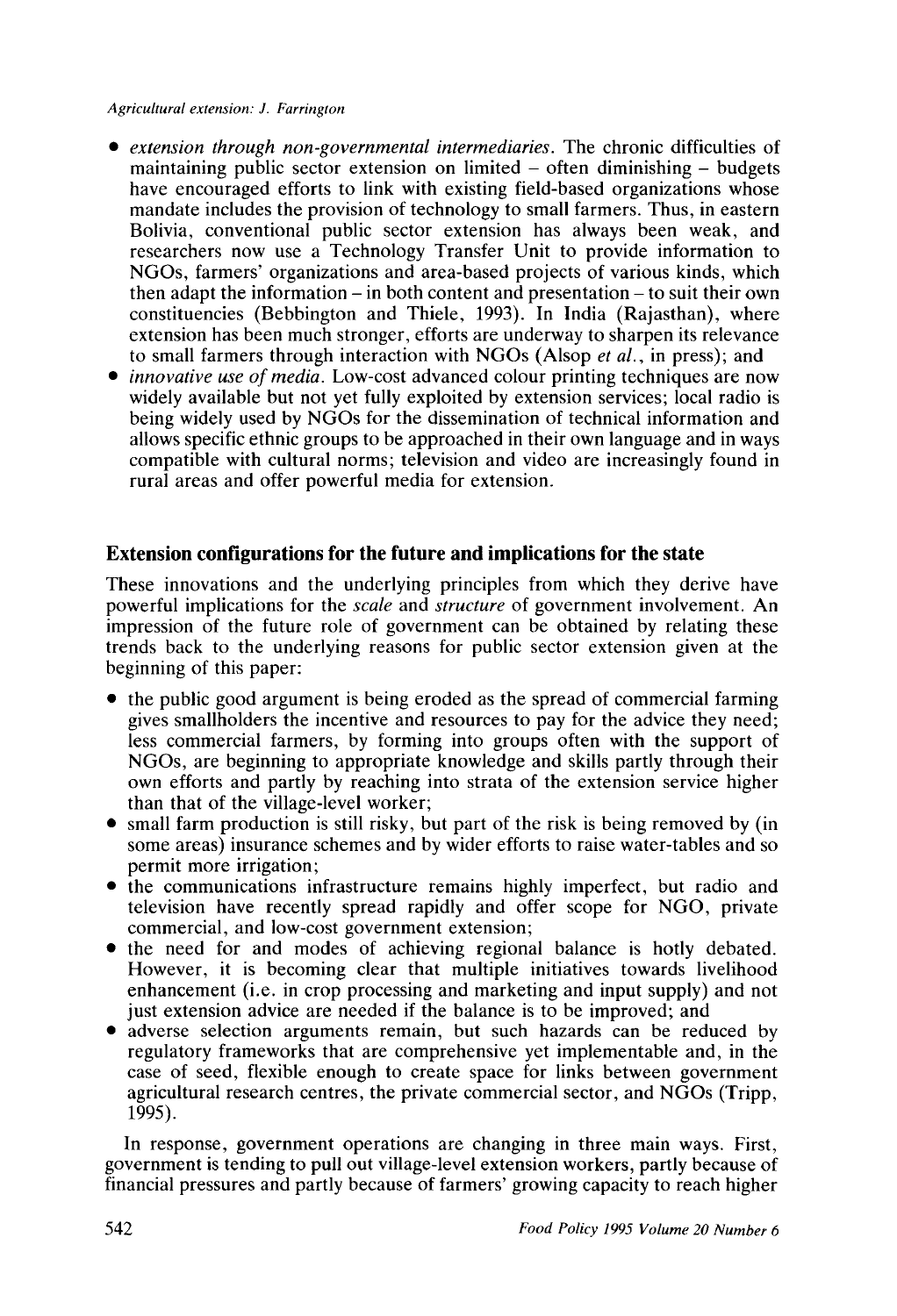into the technology generation and transfer system in order to draw down suitable technologies. Government is therefore scaling back, but the boundary will necessarily shift unevenly: where those producing commercial crops can readily obtain technical information from private sector input supply, processing and marketing organizations, the scaling back needs to be more extensive than among subsistencelevel food crop producers.

Second, the number of organizations representing or working on behalf of the rural poor is increasing rapidly. Some government departments are beginning to provide technical support to them and to learn lessons through 'feedback' from them (Farrington and Bebbington, 1993). Further, they need to provide an environment that will support the emergence and growth of such organizations. The enabling environment can be further improved by strengthening physical (roads, telecommunications) and social (literacy, numeracy) infrastructure (Carroll, 1992).

Third, there is a move towards providing the funds for low-income farmers to contract extension services from government departments and NGOs, though there are concerns that such arrangements in some areas are poorly thought out (Farrington and Lewis, 1993) and in others are too expensive to be widely replicable.

However, two broader sets of questions remain. First, agricultural development requires coordinated action by branches of the state having distinct mandates corresponding with different types of natural resource (agriculture, livestock, water, trees), with different disciplines (agricultural research, extension) or with different linkages between agriculture and its wider economic context (input supply, processing, marketing). In rain-fed areas, livestock are a key to intensification, given both the draught power and the manure that they provide; these, in turn, depend on improved access to and management systems for grazing and forest land. Similarly, improved soil and water conservation measures will raise water tables and so, in turn, enhance irrigation possibilities. For as long as activities among these departments remain uncoordinated, the effectiveness of extension will be limited.

Second, regulatory frameworks are intended to facilitate innovation, but recent evidence suggests that they may be impeding it: for instance, the development of locally appropriate crop varieties is, in many countries, impeded by the regulatory frameworks governing varietal development, testing, release and popularization. The same regulations restrict the roles that the private commercial and non-profit sectors might play, either independently or in collaboration with government (Tripp, 1995). Similarly, regulatory frameworks governing the imports of agriculture-related technologies are in many cases excessively restrictive (Gisselquist, 1994). Regulations such as these are typically set at central government level, and to introduce the flexibility necessary to complement that of newly decentralized agencies is likely to require sustained pressure on central government over a long period.

In conclusion, if they are to make extension more efficient for the future, governments will have to identify: in what areas the provision of advice can be privatized, either directly or by linking it with the sale of inputs; how the media can be used more effectively; and how group formation can best be supported. However, progress in these areas is in itself unlikely to be sufficient without the closer coordination of development efforts across government departments and the reform of regulatory frameworks to facilitate private initiative.